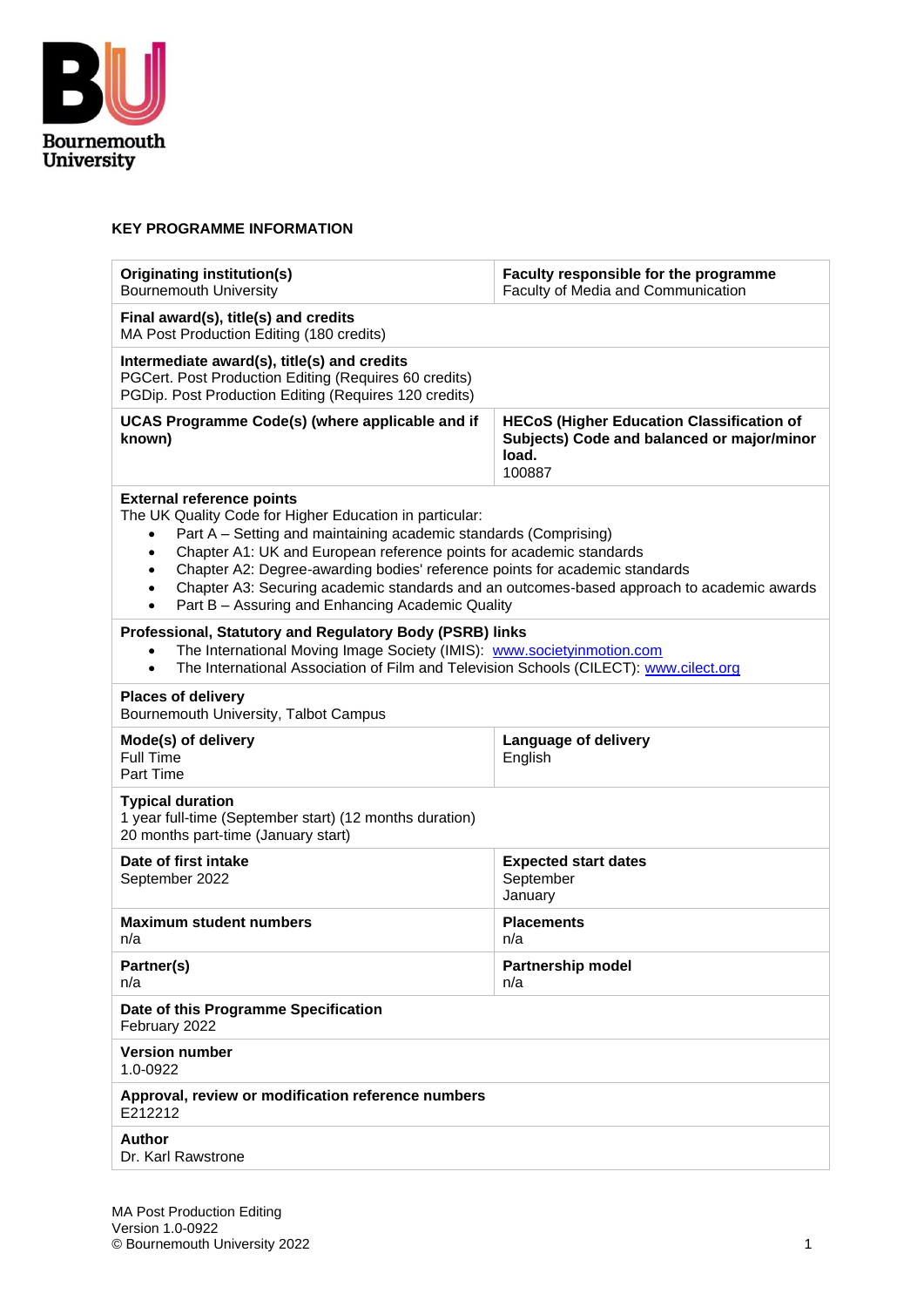## **PROGRAMME STRUCTURE**

| <b>Programme Award and Title: MA Post Production Editing</b> |                        |                                     |             |                                        |          |                                                                   |                                      |                                                                        |  |  |  |  |
|--------------------------------------------------------------|------------------------|-------------------------------------|-------------|----------------------------------------|----------|-------------------------------------------------------------------|--------------------------------------|------------------------------------------------------------------------|--|--|--|--|
| Stage 1 / Level 7                                            |                        |                                     |             |                                        |          |                                                                   |                                      |                                                                        |  |  |  |  |
| <b>Unit Name</b>                                             | Core/<br><b>Option</b> | No. of<br><b>Credits Weightings</b> |             |                                        |          | <b>Assessment Element Expected</b><br><b>Contact</b><br>hours per | <b>Unit</b><br><b>Version</b><br>No. | <b>HECoS</b><br>Code<br>(plus<br>Ibalanced or<br>major/ minor<br>load) |  |  |  |  |
|                                                              |                        |                                     | <b>Exam</b> | <b>Cwk</b>                             | Cwk<br>2 | lunit                                                             |                                      |                                                                        |  |  |  |  |
| Editing Practice and<br>Debate                               | Core                   | 40                                  |             | 100%                                   |          | 55                                                                | 1.0                                  | 100887                                                                 |  |  |  |  |
| Storytelling                                                 | Core                   | 20                                  |             | 100%                                   |          | 20                                                                | 1.0                                  | 100058                                                                 |  |  |  |  |
| <b>Editing Experiment</b><br>and Enquiry                     | Core                   | 40                                  |             | 100%                                   |          | 55                                                                | 1.0                                  | 100887                                                                 |  |  |  |  |
| Approaches to<br>Industry                                    | Core                   | 20                                  |             | 100%                                   |          | 20                                                                | 1.0                                  | 100443                                                                 |  |  |  |  |
|                                                              |                        |                                     |             | and the company of the contract of the |          |                                                                   |                                      |                                                                        |  |  |  |  |

**Progression requirements:** Requires 120 credits at Level 7

#### **Exit qualification:**

Postgraduate Certificate (PG Cert Post Production Editing) requires 60 credits at Level 7 Postgraduate Diploma (PG Dip Post Production Editing) requires 120 credits at Level 7

| Stage 2 / Level 7                                     |                        |                                     |           |      |                 |                                                                   |                               |                                                                       |  |  |
|-------------------------------------------------------|------------------------|-------------------------------------|-----------|------|-----------------|-------------------------------------------------------------------|-------------------------------|-----------------------------------------------------------------------|--|--|
| <b>Unit Name</b>                                      | Core/<br><b>Option</b> | No. of<br><b>Credits Weightings</b> |           |      |                 | <b>Assessment Element Expected</b><br><b>Contact</b><br>hours per | Unit<br><b>Version</b><br>No. | <b>HECoS</b><br>Code<br>(plus<br>balanced or<br>major/ minor<br>load) |  |  |
|                                                       |                        |                                     | Exam<br>1 | Cwk  | <b>Cwk</b><br>2 | lunit                                                             |                               |                                                                       |  |  |
| Media Production<br><b>Masters Project</b>            | Core                   | 60                                  |           | 100% |                 | 10                                                                | 1.0                           | 100443                                                                |  |  |
| <b>Exit qualification: MA Post Production Editing</b> |                        |                                     |           |      |                 |                                                                   |                               |                                                                       |  |  |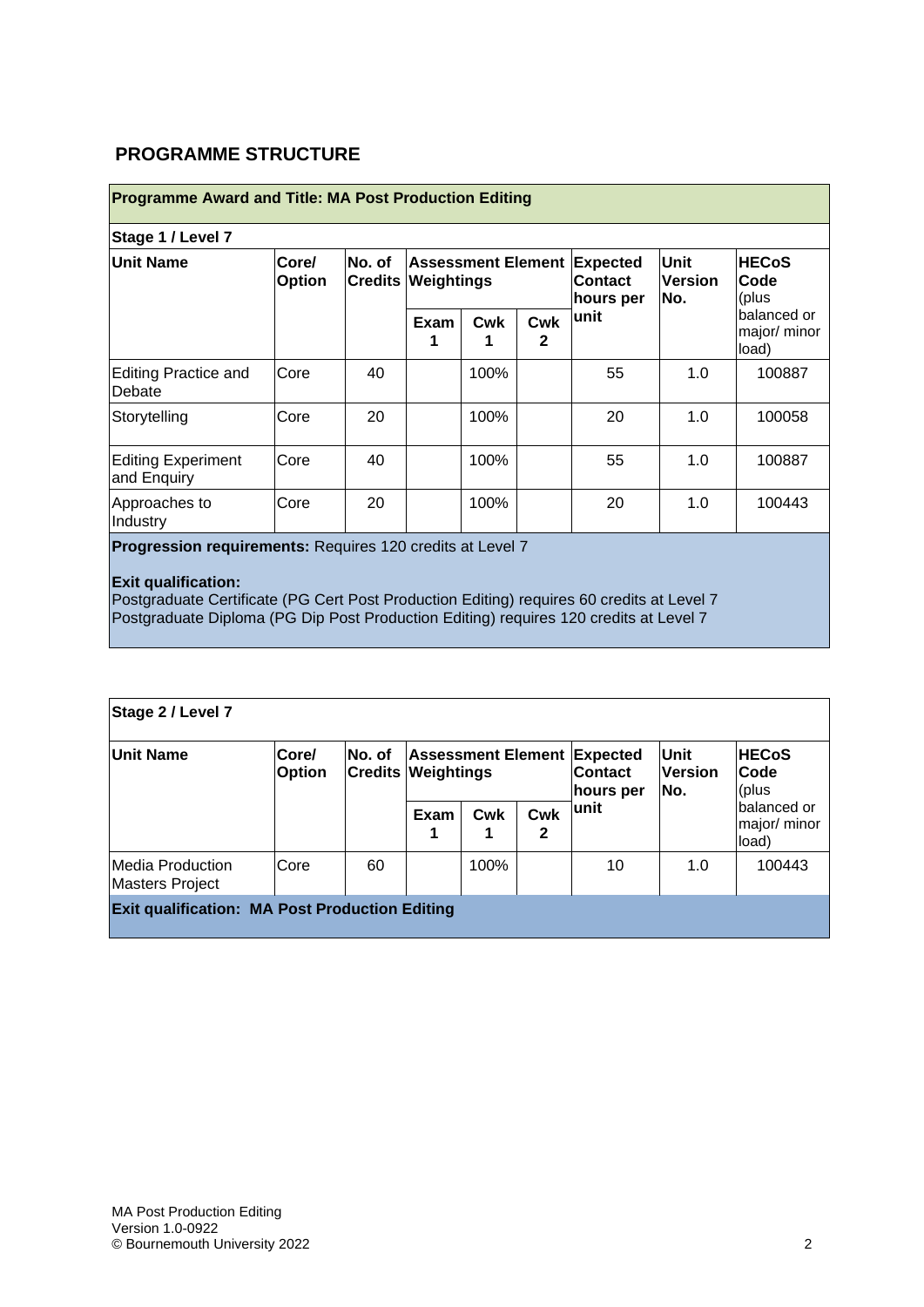## **AIMS OF THE DOCUMENT**

The aims of this document are to:

- define the structure of the programme;
- specify the programme award titles;
- identify programme and level learning outcomes;
- articulate the regulations governing the awards defined within the document.

#### **AIMS OF THE PROGRAMME**

MA Post Production Editing aims to produce graduates who combine the technical skills, creative abilities and contextual insights to enable them to work in the postproduction industry as it is currently constituted, as well as to be instrumental in the development of that industry in the future. The aims are as follows:

- 1. To provide students with advanced study of the evolution, aesthetics and critical function of post production editing in a range of cultural contexts;
- 2. To prepare students for and/or develop a career in the post production editing field by developing skills to a professional or equivalent level, or as preparation for research or further study in the area;
- 3. To provide students with the development of the critical ability to apply knowledge and understanding of post-production editing to complex issues, both systematically and creatively, to improve working practice;
- 4. To provide students with the enhancement of lifelong learning skills and personal development so as to be able to work with self-direction and originality and to contribute to the post production working environment.

#### **ALIGNMENT WITH THE UNIVERSITY'S STRATEGIC PLAN**

This programme is informed by and aligned with the BU 2025 strategic plan and fusion ethos to inspire learning, advance knowledge and enrich society through the fusion of education, research and practice. The BU 2025 values of excellence, inclusivity, creativity and responsibility are woven throughout the programme.

#### **LEARNING HOURS AND ASSESSMENT**

Bournemouth University taught programmes are composed of units of study, which are assigned a credit value indicating the amount of learning undertaken. The minimum credit value of a unit is normally 20 credits, above which credit values normally increase at 20-point intervals. 20 credits is the equivalent of 200 study hours required of the student, including lectures, seminars, assessment and independent study. 20 University credits are equivalent to 10 European Credit Transfer System (ECTS) credits.

The assessment workload for a unit should consider the total time devoted to study, including the assessment workload (i.e. formative and summative assessment) and the taught elements and independent study workload (i.e. lectures, seminars, preparatory work, practical activities, reading, critical reflection and *practice*).

Assessment per 20 credit unit should normally consist of 3,000 words or equivalent. Dissertations and Level 6 and 7 Final Projects are distinct from other assessment types. The word count for these assignments is 5,000 words per 20 credits, recognising that undertaking an in-depth piece of original research as the capstone to a degree is pedagogically sound.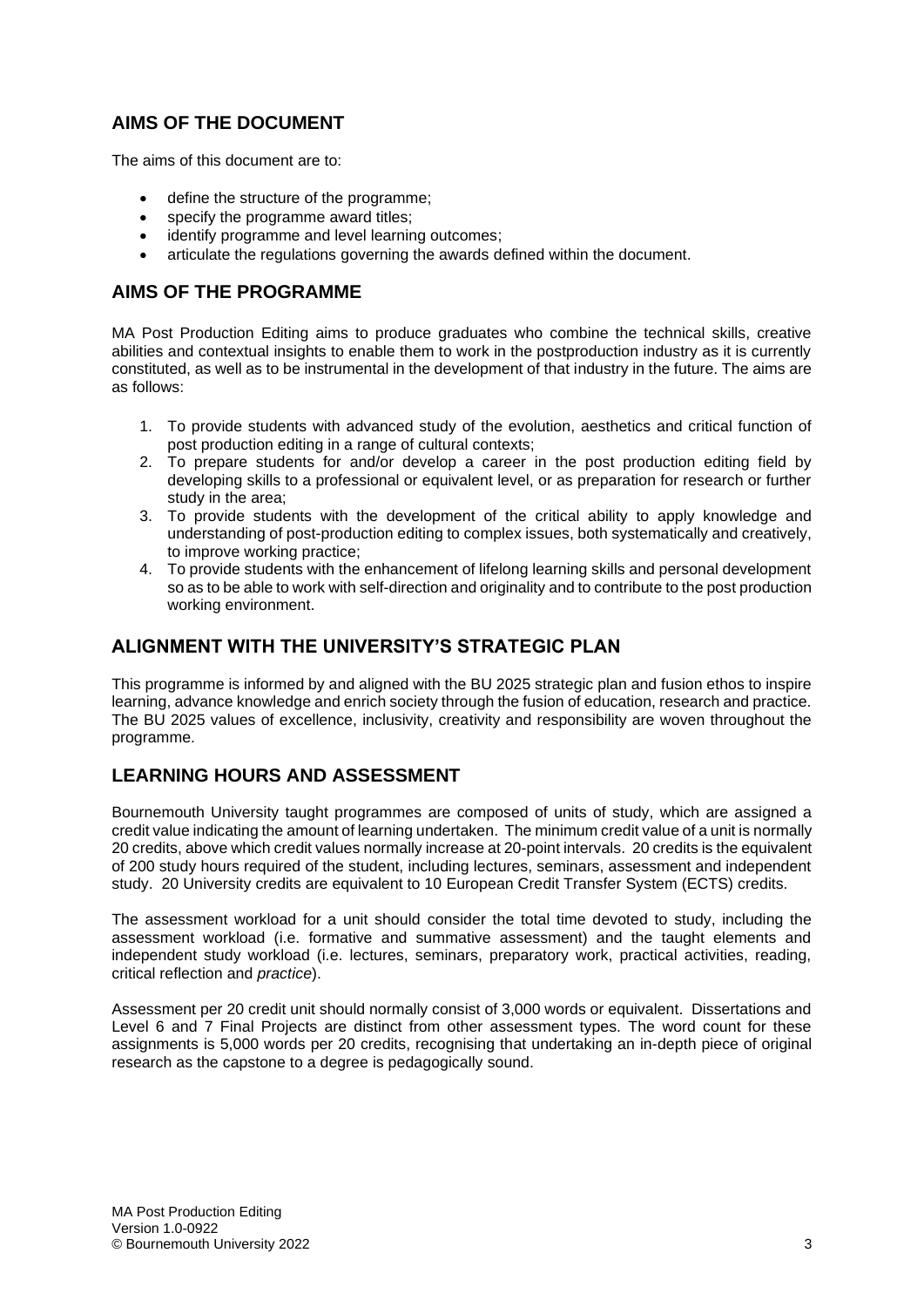## **STAFF DELIVERING THE PROGRAMME**

Students will usually be taught by a combination of senior academic staff with others who have relevant expertise including – where appropriate according to the content of the unit – academic staff, qualified professional practitioners, demonstrators/technicians and research students.

#### **INTENDED LEARNING OUTCOMES – AND HOW THE PROGRAMME ENABLES STUDENTS TO ACHIEVE AND DEMONSTRATE THE INTENDED LEARNING OUTCOMES**

## **PROGRAMME AND LEVEL 7 INTENDED PROGRAMME OUTCOMES**

|           | A: Subject knowledge and understanding<br>This programme provides opportunities for students to<br>develop and demonstrate knowledge and understanding of:                                                                      | The following learning and teaching and<br>assessment strategies and methods<br>enable students to achieve and to<br>demonstrate the programme learning<br>outcomes:                                                                                              |  |  |  |  |
|-----------|---------------------------------------------------------------------------------------------------------------------------------------------------------------------------------------------------------------------------------|-------------------------------------------------------------------------------------------------------------------------------------------------------------------------------------------------------------------------------------------------------------------|--|--|--|--|
| A1        | Demonstrate an in-depth practical and theoretical<br>understanding of forms and processes in editing for film<br>and/or television, including ethical issues;                                                                   | Learning and teaching strategies and<br>methods (referring to numbered<br>Intended Learning Outcomes):                                                                                                                                                            |  |  |  |  |
| A2        | Demonstrate in-depth critical and reflective<br>understanding of editing methods within the relevant<br>cultural, industrial and historical context;                                                                            | Lectures deliver didactic and<br>contextualising material (A1-A4);<br>Seminars provide sharing, debate<br>$\bullet$<br>and formative feedback (A1-A4);                                                                                                            |  |  |  |  |
| A3        | Demonstrate knowledge of contemporary<br>technical principles and requirements for the creation<br>and delivery of edited works at a level appropriate for<br>entry into work;                                                  | Tutorials support students'<br>$\bullet$<br>individual enquiry and<br>development (A1-A4);<br>Directed and independent reading<br>$\bullet$                                                                                                                       |  |  |  |  |
| A4        | Demonstrate in-depth critical and reflective<br>understanding of current and/or historical cultural<br>contexts of editing including academic enquiry and<br>debate which may include the development of original<br>knowledge. | $(A1-A4);$<br>Use of the VLE (A1-A4);<br>Independent research and<br>practical enquiry (A1-A4).                                                                                                                                                                   |  |  |  |  |
|           |                                                                                                                                                                                                                                 | Assessment strategies and methods<br>(referring to numbered Intended<br>Learning Outcomes):                                                                                                                                                                       |  |  |  |  |
|           |                                                                                                                                                                                                                                 | Portfolio-based assessment<br>comprising:<br>Artefacts produced by the<br>$\circ$<br>student (A1, 2,4);<br>Written or otherwise critical<br>$\circ$<br>reflection and analysis of<br>student-produced artifacts<br>(A1, 2, 4);<br>Open-book test (A3).<br>$\circ$ |  |  |  |  |
|           | <b>B: Intellectual skills</b><br>This programme provides opportunities for students to:                                                                                                                                         | The following learning and teaching and<br>assessment strategies and methods<br>enable students to achieve and to                                                                                                                                                 |  |  |  |  |
| <b>B1</b> | Apply reflective practice in the development of practice-<br>based approaches to enquiry;                                                                                                                                       | demonstrate the programme outcomes:<br>Learning and teaching strategies and<br>methods (referring to numbered<br>Intended Learning Outcomes):                                                                                                                     |  |  |  |  |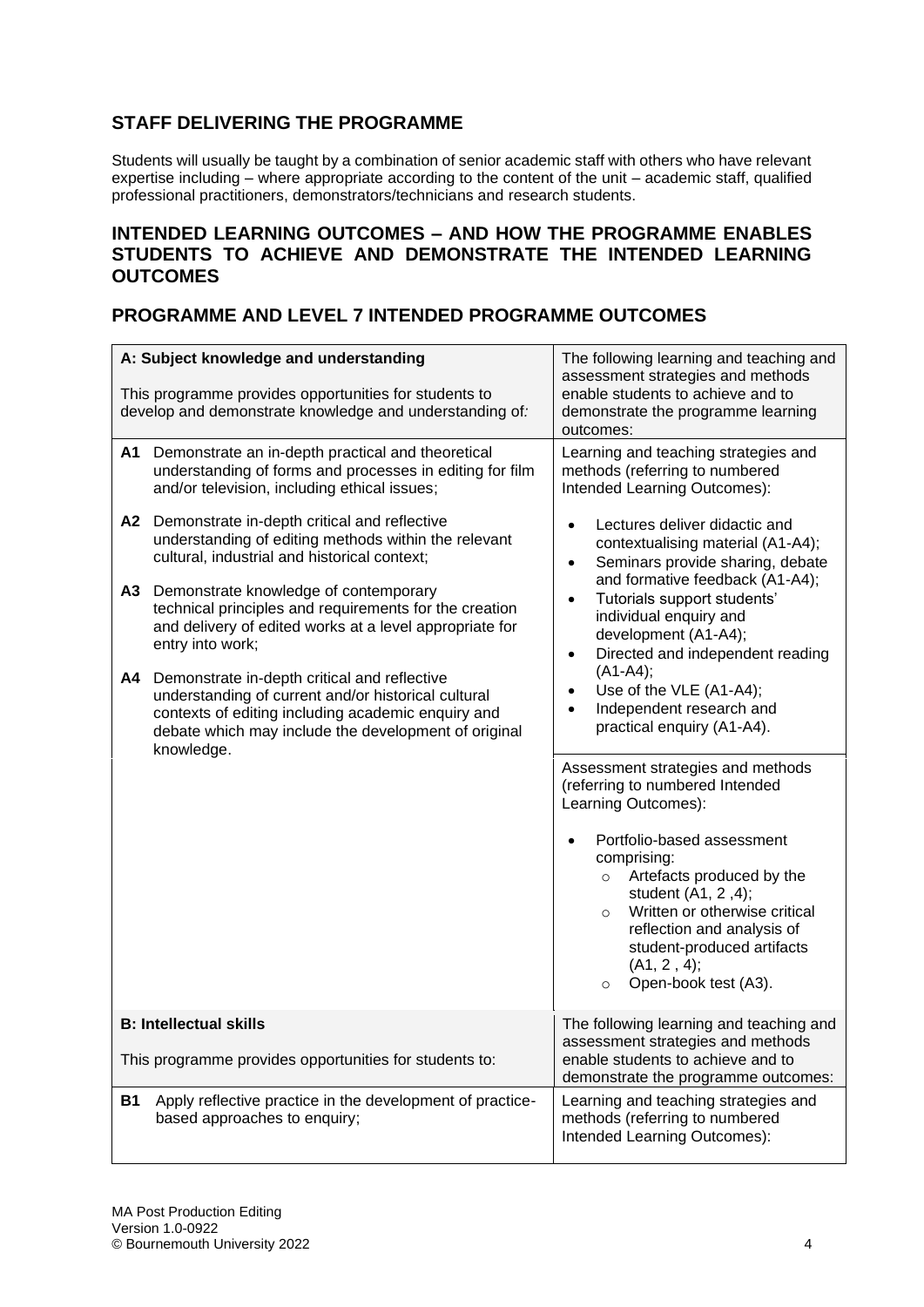| <b>B2</b><br><b>B3</b><br><b>B4</b> | Apply critical thinking with regard to academic enquiry<br>and practical experiment;<br>Contextualise their own and others' work in the milieu of<br>industrial practice and academic debate;<br>Evaluate their own and others' work in relation to cultural<br>context, intent, industrial practice and academic debate. | Lectures allow students to discuss<br>$\bullet$<br>and debate delivered material (B1-<br>B4);<br>Seminars provide sharing, debate<br>$\bullet$<br>and formative feedback (B1-B4);<br>Tutorials support students'<br>$\bullet$<br>individual enquiry and<br>development (B1-B4);<br>Directed and independent reading<br>$\bullet$<br>$(B3-B4);$<br>Use of the VLE (B1-B4);<br>$\bullet$<br>Independent research and<br>practical enquiry (B1-B4). |
|-------------------------------------|---------------------------------------------------------------------------------------------------------------------------------------------------------------------------------------------------------------------------------------------------------------------------------------------------------------------------|--------------------------------------------------------------------------------------------------------------------------------------------------------------------------------------------------------------------------------------------------------------------------------------------------------------------------------------------------------------------------------------------------------------------------------------------------|
|                                     |                                                                                                                                                                                                                                                                                                                           | Assessment strategies and methods<br>(referring to numbered Intended<br>Learning Outcomes):<br>Portfolio-based assessment<br>comprising:<br>Artefacts produced by the<br>$\circ$<br>student (B1-4);<br>Written or otherwise critical<br>$\circ$<br>reflection and analysis of<br>student-produced artifacts<br>$(B1-4).$                                                                                                                         |
|                                     | <b>C: Practical skills</b><br>This programme provides opportunities for students to:                                                                                                                                                                                                                                      | The following learning and teaching and<br>assessment strategies and methods<br>enable students to achieve and to<br>demonstrate the programme learning<br>outcomes:                                                                                                                                                                                                                                                                             |
| C <sub>1</sub>                      | Apply editing principles to the solution of complex post<br>production projects and problems, developing culturally<br>appropriate narrative and stylistic outcomes;<br>C2 Develop skills in the operation of contemporary post<br>production technologies, including appropriate hardware<br>and software;               | Learning and teaching strategies and<br>methods (referring to numbered<br>Intended Learning Outcomes):<br>Individual and/or collaborative<br>practical post production project<br>WOrk (C1-4);<br>Workshops deliver technical skills,<br>$\bullet$                                                                                                                                                                                               |
| C <sub>3</sub><br>C4                | Develop skills in the articulation of complex arguments<br>including writing in an academic context and the<br>presentation of work and ideas;<br>Negotiate, plan, organise and execute complex practical<br>and research-based activities.                                                                               | including with professional<br>software (C2);<br>Lectures (C3);<br>Use of the VLE for supporting<br>$\bullet$<br>materials (C1-4);<br>Tutorials - Masters Project (C4).                                                                                                                                                                                                                                                                          |
|                                     |                                                                                                                                                                                                                                                                                                                           | Assessment strategies and methods<br>(referring to numbered Intended<br>Learning Outcomes):<br>Portfolio-based assessment<br>$\bullet$<br>comprising:<br>Artefacts produced by the<br>$\circ$<br>student (C1-4);<br>Written or otherwise critical<br>$\circ$<br>reflection and analysis of<br>student-produced artifacts (C1-<br>4).                                                                                                             |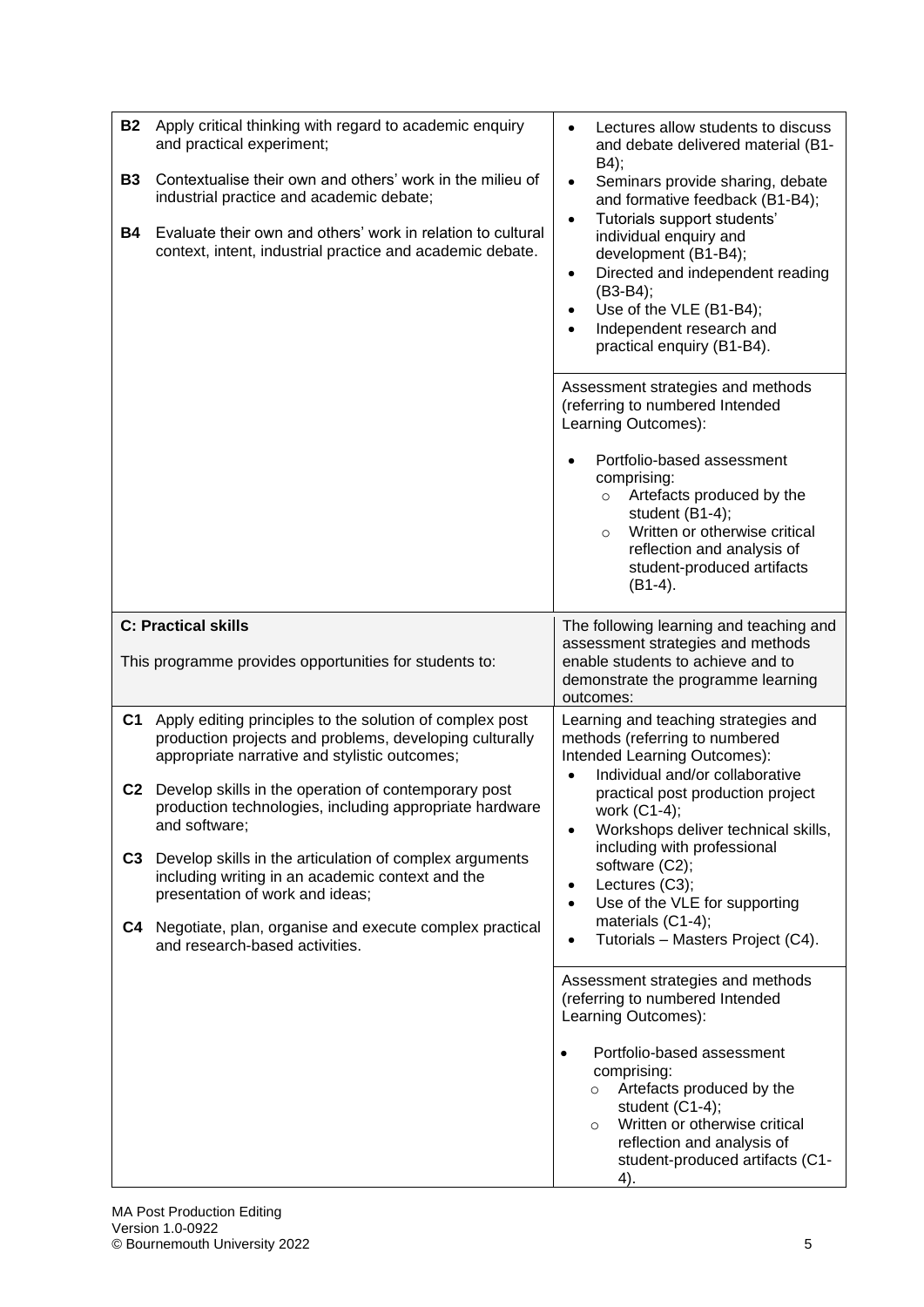|                      | D: Transferable skills<br>This programme provides opportunities for students to:                                                                                                                                                                   | The following learning and teaching and<br>assessment strategies and methods<br>enable students to achieve and to<br>demonstrate the programme learning<br>outcomes:                                                                                                                                                                            |  |  |  |  |
|----------------------|----------------------------------------------------------------------------------------------------------------------------------------------------------------------------------------------------------------------------------------------------|-------------------------------------------------------------------------------------------------------------------------------------------------------------------------------------------------------------------------------------------------------------------------------------------------------------------------------------------------|--|--|--|--|
| D1<br>D <sub>2</sub> | Listen to, watch and read complex information,<br>evaluating its meaning in specific contexts, including<br>technical, industrial, cultural and historical;<br>Articulate and present complex information to both<br>specialist and lay audiences; | Learning and teaching strategies and<br>methods (referring to numbered<br>Intended Learning Outcomes):<br>Individual and/or collaborative<br>practical post production project                                                                                                                                                                  |  |  |  |  |
| D <sub>3</sub><br>D4 | Individually and/or collaboratively, evaluate and<br>synthesise solutions to complex creative and technical<br>issues;<br>Work with complex hardware and software to develop                                                                       | work (D1-4);<br>Lectures (D1-D4);<br>$\bullet$<br>Use of the VLE for supporting<br>$\bullet$<br>materials (D1);<br>Tutorials - Masters Project (D2-<br>D4).                                                                                                                                                                                     |  |  |  |  |
|                      | solutions to complex technical, creative and academic<br>challenges.                                                                                                                                                                               | Assessment strategies and methods<br>(referring to numbered Intended<br>Learning Outcomes):<br>Portfolio-based assessment<br>comprising:<br>Artefacts produced by the<br>$\circ$<br>student (D1-D4)<br>Written or otherwise critical<br>$\circ$<br>reflection and analysis of<br>student-produced artifacts<br>$(D1-D4)$<br>Open-book test (D1) |  |  |  |  |

# **LEVEL 7/PG Dip INTENDED OUTCOMES**

| A: Knowledge and understanding<br>This stage provides opportunities for students to develop and<br>demonstrate knowledge and understanding of: |                                                                                                                                                                                                                                                                                                                                                                                                                                                                                                                                                                                                    | The following learning and teaching and<br>assessment strategies and methods<br>enable students to achieve and to<br>demonstrate the stage learning<br>outcomes:                                                                                                                                                                                                                                     |
|------------------------------------------------------------------------------------------------------------------------------------------------|----------------------------------------------------------------------------------------------------------------------------------------------------------------------------------------------------------------------------------------------------------------------------------------------------------------------------------------------------------------------------------------------------------------------------------------------------------------------------------------------------------------------------------------------------------------------------------------------------|------------------------------------------------------------------------------------------------------------------------------------------------------------------------------------------------------------------------------------------------------------------------------------------------------------------------------------------------------------------------------------------------------|
| A1.<br>A2<br>A3.<br>А4                                                                                                                         | Demonstrate a practical and theoretical understanding<br>of forms and processes in editing for film and/or<br>television, including ethical issues;<br>Demonstrate critical and reflective understanding<br>of editing methods within the relevant cultural, industrial<br>and historical context:<br>Demonstrate knowledge of contemporary<br>technical principles and requirements for the creation<br>and delivery of edited works;<br>Demonstrate critical and reflective understanding of<br>current and/or historical cultural contexts of editing<br>including academic enquiry and debate. | Learning and teaching strategies and<br>methods (referring to numbered<br>Intended Learning Outcomes):<br>Lectures deliver didactic and<br>contextualising material (A1-A4);<br>Tutorials support students'<br>individual enquiry and<br>development (A1-A4);<br>Directed and independent reading<br>$(A1-A4);$<br>Use of the VLE (A1-A4);<br>Independent research and<br>practical enquiry (A1-A4). |
|                                                                                                                                                |                                                                                                                                                                                                                                                                                                                                                                                                                                                                                                                                                                                                    | Assessment strategies and methods<br>(referring to numbered Intended<br>Learning Outcomes):                                                                                                                                                                                                                                                                                                          |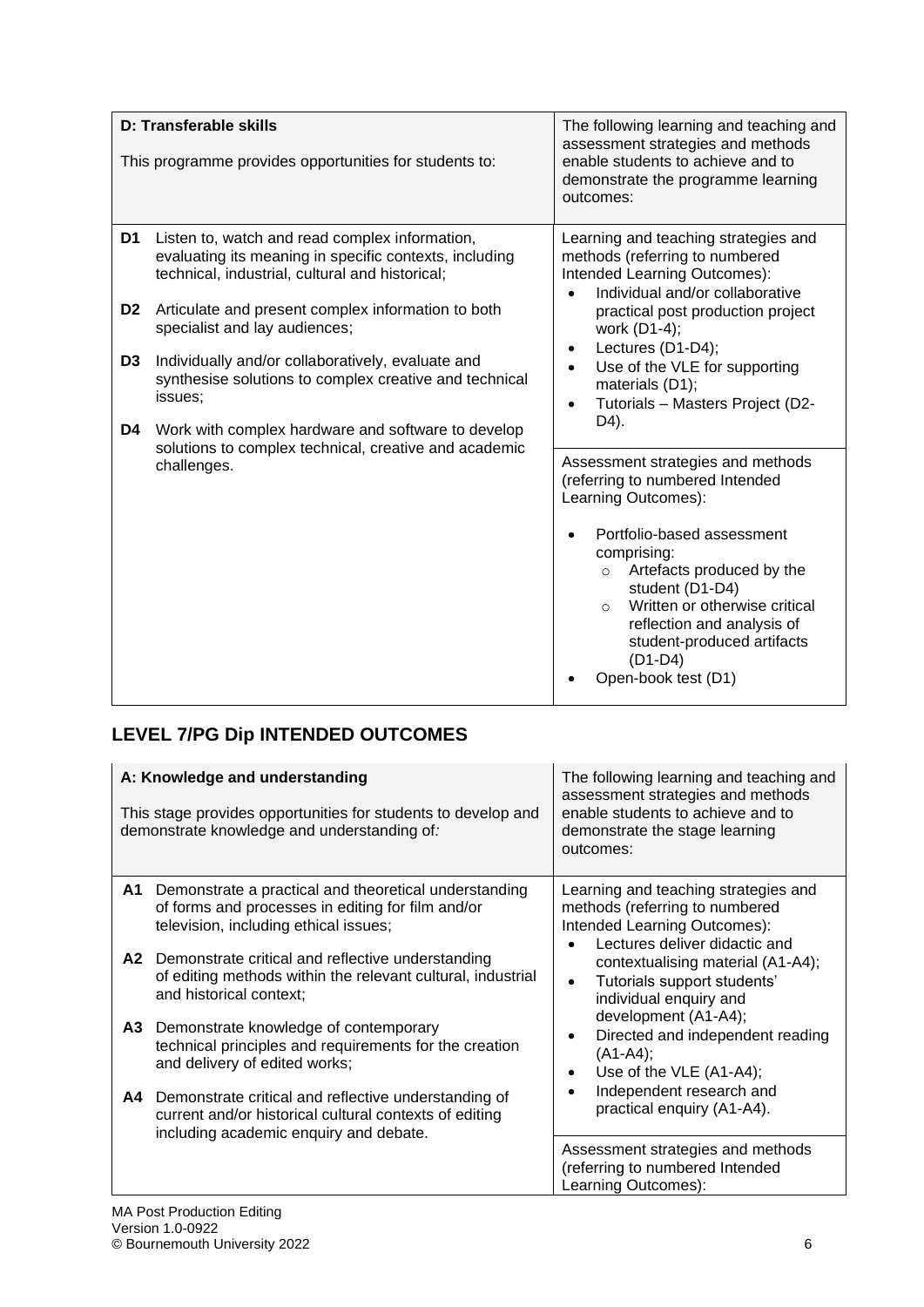|                                           |                                                                                                                                                                                                                                                                                                                                                                                                                        | Portfolio-based assessment<br>comprising:<br>o Artefacts produced by the<br>student (A1, 2,4);<br>Written or otherwise critical<br>$\circ$<br>reflection and analysis of<br>student-produced artifacts<br>(A1, 2, 4);<br>Open-book test (A3).<br>$\circ$                                                                                                                                                                                                                                                                                                                                                                                                                                                                                                                                                               |
|-------------------------------------------|------------------------------------------------------------------------------------------------------------------------------------------------------------------------------------------------------------------------------------------------------------------------------------------------------------------------------------------------------------------------------------------------------------------------|------------------------------------------------------------------------------------------------------------------------------------------------------------------------------------------------------------------------------------------------------------------------------------------------------------------------------------------------------------------------------------------------------------------------------------------------------------------------------------------------------------------------------------------------------------------------------------------------------------------------------------------------------------------------------------------------------------------------------------------------------------------------------------------------------------------------|
|                                           | <b>B: Intellectual skills</b><br>This stage provides opportunities for students to:                                                                                                                                                                                                                                                                                                                                    | The following learning and teaching and<br>assessment strategies and methods<br>enable students to achieve and to<br>demonstrate the stage learning<br>outcomes:                                                                                                                                                                                                                                                                                                                                                                                                                                                                                                                                                                                                                                                       |
| B1<br><b>B2</b><br><b>B3</b><br><b>B4</b> | Apply reflective practice in the development of practice-<br>based approaches to enquiry;<br>Apply critical thinking with regard to academic enquiry<br>and practical experiment;<br>Contextualise their own and others' work in the milieu of<br>industrial practice and academic debate;<br>Evaluate their own and others' work in relation to cultural<br>context, intent, industrial practice and academic debate. | Learning and teaching strategies and<br>methods (referring to numbered<br>Intended Learning Outcomes):<br>Lectures allow students to discuss<br>$\bullet$<br>and debate delivered material (B1-<br>B4);<br>Seminars (B2-B4);<br>Tutorials support students'<br>$\bullet$<br>individual enquiry and<br>development (B1-B4);<br>Directed and independent reading<br>$\bullet$<br>(B3-B4);<br>Use of the VLE (B1-B4);<br>$\bullet$<br>Independent research and<br>practical enquiry (B1-B4).<br>Assessment strategies and methods<br>(referring to numbered Intended<br>Learning Outcomes):<br>Portfolio-based assessment<br>comprising:<br>Artefacts produced by the<br>$\circ$<br>student (B1-4);<br>Written or otherwise critical<br>$\circ$<br>reflection and analysis of<br>student-produced artifacts<br>$(B1-4)$ . |
|                                           | <b>C: Practical skills</b><br>This stage provides opportunities for students to:                                                                                                                                                                                                                                                                                                                                       | The following learning and teaching and<br>assessment strategies and methods<br>enable students to achieve and to<br>demonstrate the stage learning<br>outcomes:                                                                                                                                                                                                                                                                                                                                                                                                                                                                                                                                                                                                                                                       |
| C1                                        | Apply editing principles to the solution of complex post<br>production projects and problems, developing culturally<br>appropriate narrative and stylistic outcomes;                                                                                                                                                                                                                                                   | Learning and teaching strategies and<br>methods (referring to numbered<br>Intended Learning Outcomes):                                                                                                                                                                                                                                                                                                                                                                                                                                                                                                                                                                                                                                                                                                                 |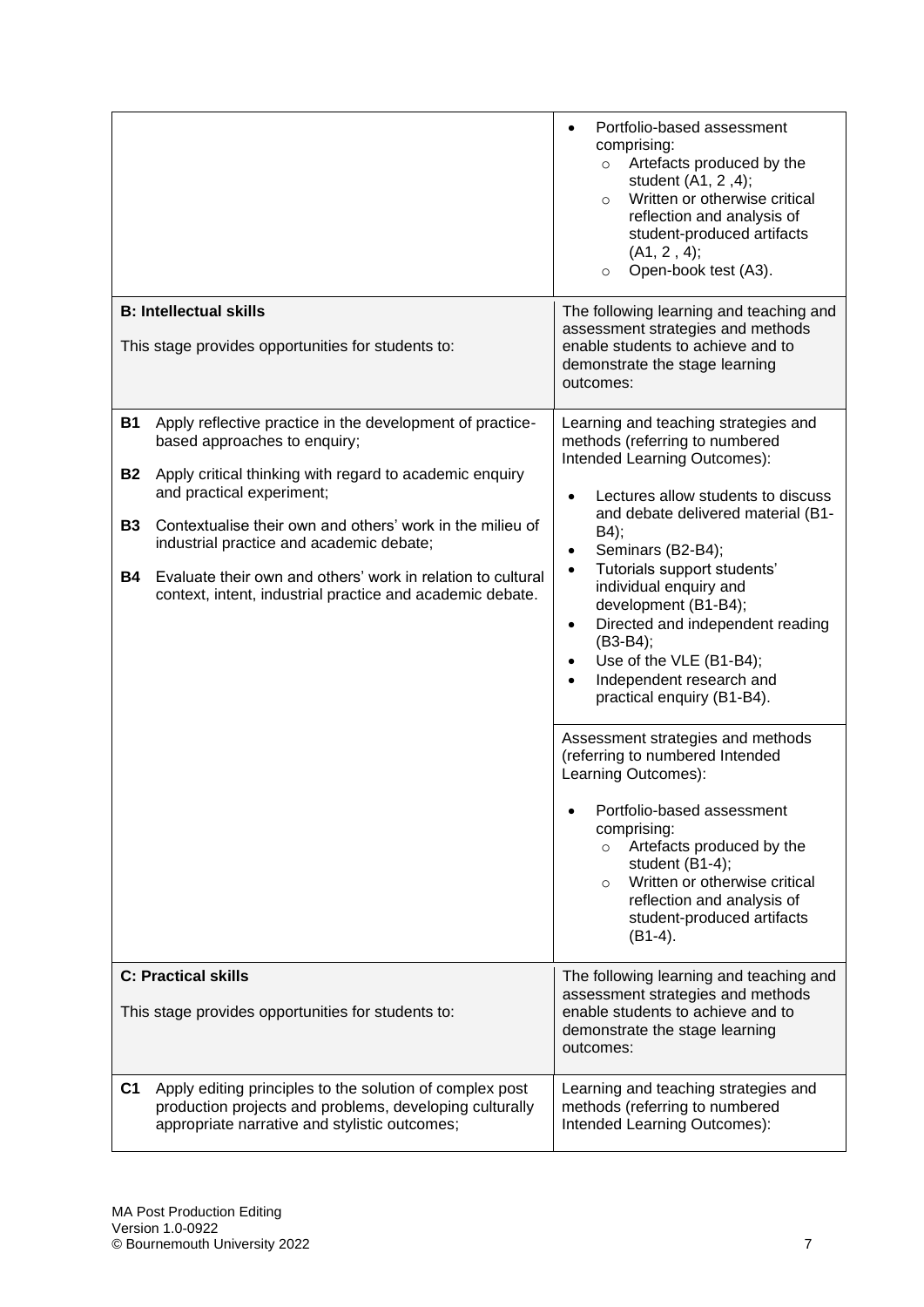| C <sub>2</sub><br>C <sub>3</sub> | Develop skills in the operation of contemporary post<br>production technologies, including appropriate hardware<br>and software;<br>Develop skills in the articulation of complex arguments<br>including writing in an academic context and the<br>presentation of work and ideas. | Individual and/or collaborative<br>$\bullet$<br>practical post production project<br>work (C1-C3);<br>Workshops deliver technical skills,<br>$\bullet$<br>including with professional<br>software (C2);<br>Lectures (C3);<br>$\bullet$<br>Use of the VLE for supporting<br>$\bullet$<br>materials (C1-C3).                                         |
|----------------------------------|------------------------------------------------------------------------------------------------------------------------------------------------------------------------------------------------------------------------------------------------------------------------------------|----------------------------------------------------------------------------------------------------------------------------------------------------------------------------------------------------------------------------------------------------------------------------------------------------------------------------------------------------|
|                                  |                                                                                                                                                                                                                                                                                    | Assessment strategies and methods<br>(referring to numbered Intended<br>Learning Outcomes):<br>Portfolio-based assessment<br>$\bullet$<br>comprising:<br>Artefacts produced by the<br>$\circ$<br>student (C1-3);<br>Written or otherwise critical<br>$\circ$<br>reflection and analysis of<br>student-produced artifacts (C1-<br>3).               |
|                                  | D: Transferable skills<br>This stage provides opportunities for students to:                                                                                                                                                                                                       | The following learning and teaching and<br>assessment strategies and methods<br>enable students to achieve and to<br>demonstrate the stage learning<br>outcomes:                                                                                                                                                                                   |
| D1                               | Listen to, watch and read complex information,<br>evaluating its meaning in specific contexts, including<br>technical, industrial, cultural and historical;                                                                                                                        | Learning and teaching strategies and<br>methods (referring to numbered<br>Intended Learning Outcomes):<br>Individual and/or collaborative<br>$\bullet$                                                                                                                                                                                             |
| D <sub>2</sub>                   | Articulate and present complex information to both<br>specialist and lay audiences;                                                                                                                                                                                                | practical post production project<br>work (D1-4);<br>Lectures (D1-D4);                                                                                                                                                                                                                                                                             |
| D <sub>3</sub>                   | Individually and/or collaboratively, evaluate and<br>synthesise solutions to complex creative and technical<br>issues;                                                                                                                                                             | Seminars (D2, D3);<br>Use of the VLE for supporting<br>materials (D1).                                                                                                                                                                                                                                                                             |
| D4                               | Work with complex hardware and software to develop<br>solutions to complex technical, creative and academic<br>challenges.                                                                                                                                                         | Assessment strategies and methods<br>(referring to numbered Intended<br>Learning Outcomes):<br>Portfolio-based assessment<br>comprising:<br>Artefacts produced by the<br>$\circ$<br>student (D1-D4);<br>Written or otherwise critical<br>$\circ$<br>reflection and analysis of<br>student-produced artifacts<br>$(D1-D4)$ .<br>Open-book test (D1) |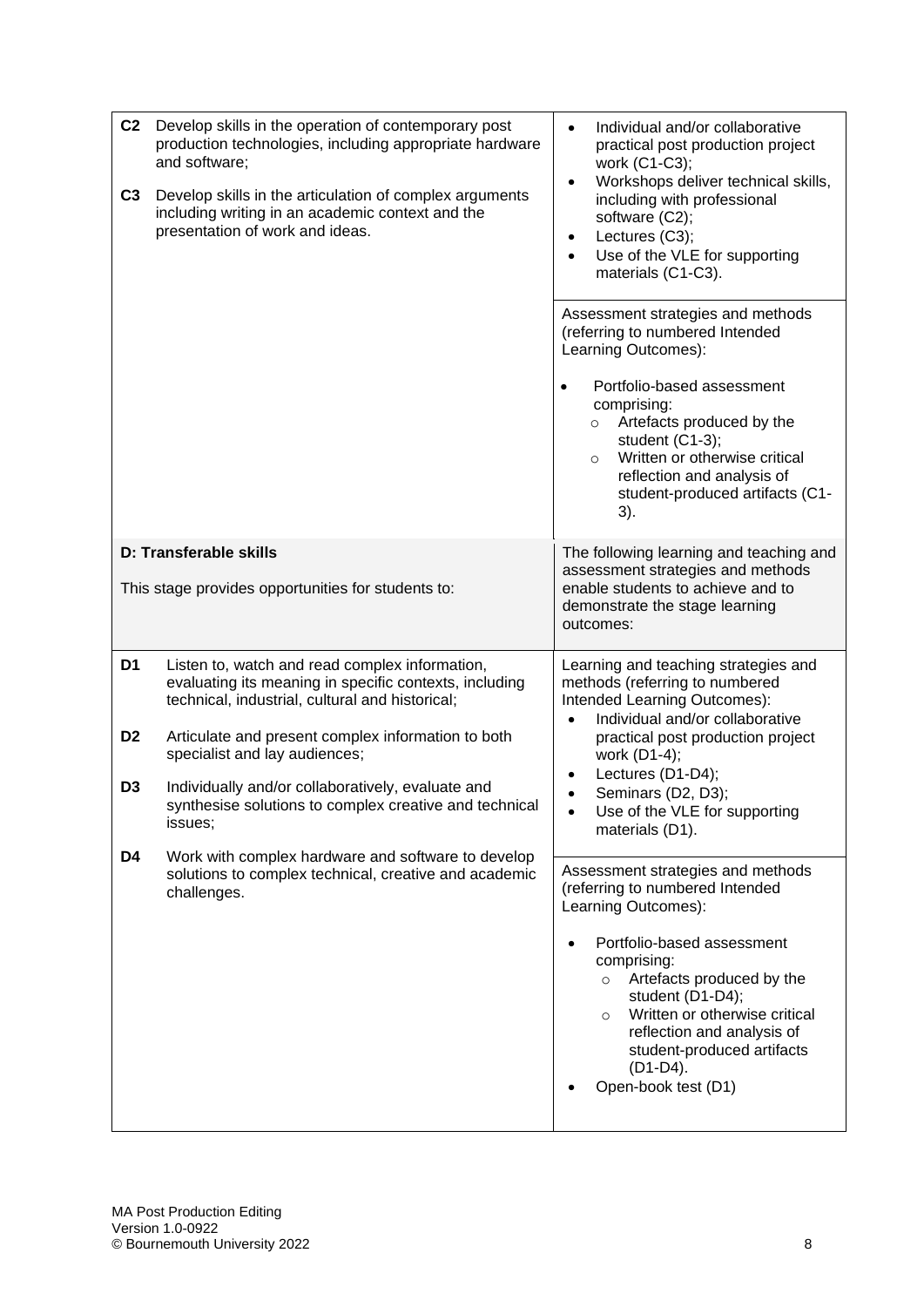## **Programme Skills Matrix**

| <b>Units</b> |                                         | <b>Programme Intended Learning Outcomes</b> |                   |   |                        |   |                   |                   |                   |                   |              |                   |        |                           |   |   |   |
|--------------|-----------------------------------------|---------------------------------------------|-------------------|---|------------------------|---|-------------------|-------------------|-------------------|-------------------|--------------|-------------------|--------|---------------------------|---|---|---|
|              |                                         | A                                           | A<br>ŋ            | A | A                      | в | в<br>ົ            | в<br>3            | в<br>4            | C                 | C<br>າ       | C<br>3            | C<br>4 | D                         | D | D | D |
|              | Storytelling                            | $\sim$                                      |                   |   | $\lambda$<br>$\lambda$ |   | ㅅ                 |                   |                   |                   |              | $\lambda$         |        | $\checkmark$<br>$\lambda$ |   |   |   |
| Е            | Approaches to Industry                  |                                             | $\checkmark$<br>⋏ |   |                        |   | ⋏                 |                   |                   |                   |              | ⌒                 |        | $\checkmark$<br>∧         |   |   |   |
| v<br>Е       | <b>Editing Practice and Debate</b>      | $\checkmark$                                | $\checkmark$<br>⋏ | X | X                      |   | $\checkmark$<br>X | X                 | X                 | $\checkmark$<br>v | $\checkmark$ | X                 |        | $\checkmark$<br>⌒         |   |   |   |
| ட            | <b>Editing Experiment and Enquiry</b>   |                                             | $\checkmark$<br>⌒ | X | $\checkmark$<br>⋏      |   |                   | $\checkmark$<br>⋏ | $\checkmark$<br>v | $\checkmark$      | $\checkmark$ | $\checkmark$<br>⌒ |        |                           |   |   |   |
|              | <b>Media Production Masters Project</b> |                                             | X                 | X | $\checkmark$<br>v      |   | ⋏                 | X                 | X                 | $\checkmark$<br>⋏ | v            | X                 | X      | $\checkmark$<br>⋏         | X |   | ⋏ |